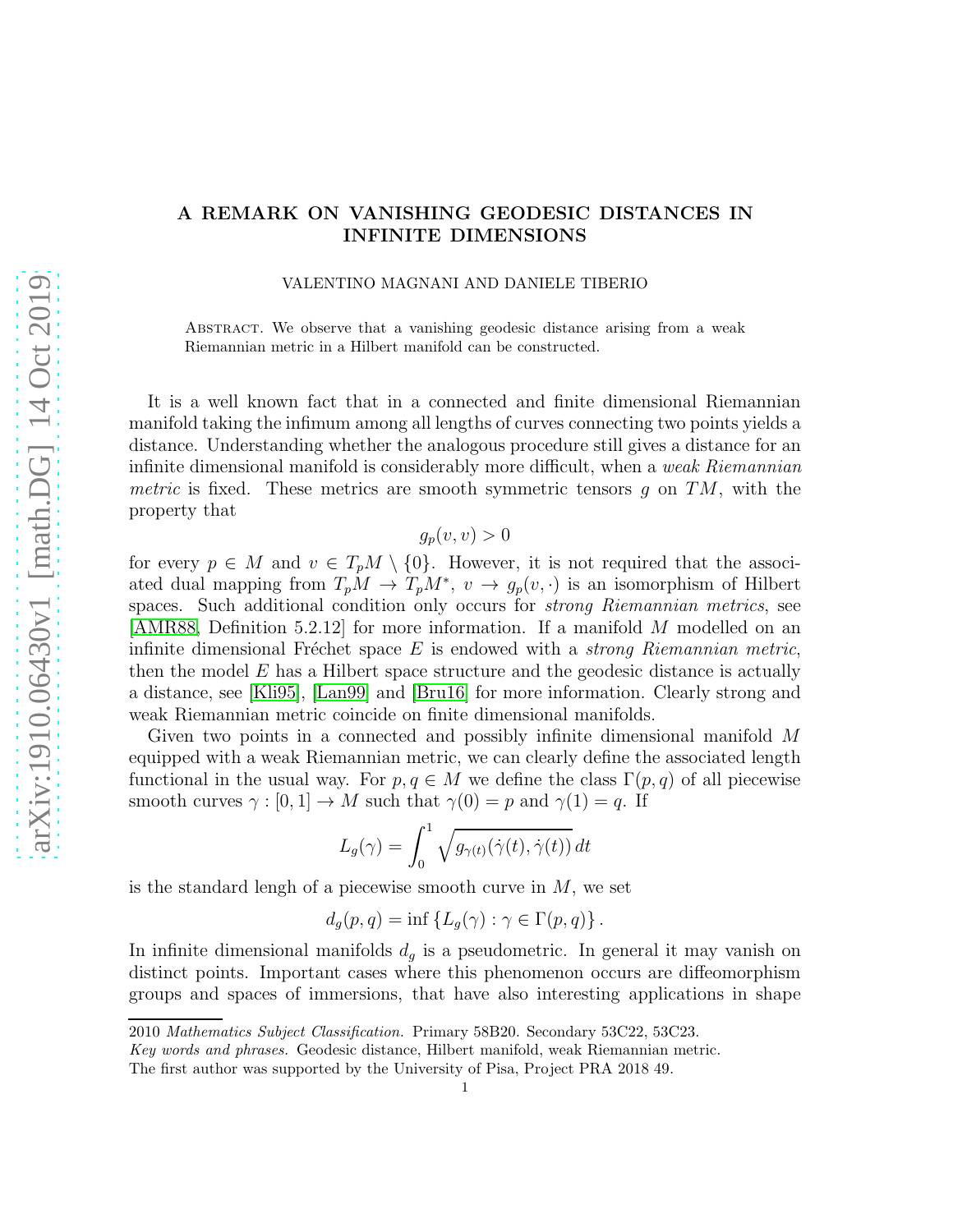analysis [\[BBM14\]](#page-2-1) and computational anatomy [\[GM98\]](#page-3-3). Examples of vanishing geodesic distances have been provided in [\[EP93\]](#page-3-4), [\[MM05\]](#page-3-5) and [\[MM06\]](#page-3-6), see also [\[BHP19\]](#page-3-7) for other recent results. Here the vanishing geodesic distances where constructed in Fréchet manifolds.

It is rather natural to ask whether simple examples of vanishing geodesic distances can be found in Banach or Hilbert manifolds. Our motivations go back to the aim of understanding some aspect of the geometry of homogeneous groups in infinite dimensions. In connection with a Rademacher-type differentiability theorem, some examples of infinite dimensional homogeneous groups have been provided in [\[MR14\]](#page-3-8), using product of spaces of sequences  $\ell^p$ . These Banach Lie groups can be also equipped with a left invariant distance, that is homogeneous with respect to the groups dilations. We have an additional motivation in understanding whether these Banach Lie groups admit weak Riemannian metrics that give a geodesic distance. More general constructions of infinite dimensional metric Lie groups can be found in [\[LDLM18\]](#page-3-9). Many recent works have considered sub-Riemannian manifolds of infinite dimensions under different perspectives. We mention only a few of them, as [\[GMV15\]](#page-3-10), [\[Arg16\]](#page-2-2), [\[AT17\]](#page-2-3), see also references therein. Clearly the list could be enlarged.

We provide an answer to the above question, by showing a simple example of Hilbert manifold equipped with a weak Riemannian metric whose geodesic distance is everywhere vanishing.

Let  $\ell^2$  be the linear space of real-valued and square-summable sequences. We equip  $\ell^2$  with the standard scalar product  $\langle \cdot, \cdot \rangle$ , whose norm is  $||x|| = (\sum_{k=1}^{\infty} |x_k|^2)^{1/2}$  for any  $x \in \ell^2$ . Let  $A: \ell^2 \to \ell^2$  be the operator that maps  $x \in \ell^2$  to  $Ax \in \ell^2$ , defined as

$$
(Ax)_k = \frac{1}{k^4}x_k
$$

for all  $k \geq 1$ . Let  $B : \ell^2 \times \ell^2 \to \mathbb{R}$  be the bilinear, symmetric map given by  $B(x, y) = \langle x, Ay \rangle.$ 

We consider  $\ell^2$  as Hilbert manifold, hence for p in  $\ell^2$  and  $v, w \in T_p(\ell^2)$ , we define the weak Riemannian metric

$$
g_p(v, w) = e^{-\|p\|^2} B(v, w),
$$

where have canonically identified the tangent spaces of  $\ell^2$  with  $\ell^2$  itself.

We will show that for any two distinct points p and q of  $\ell^2$  we have  $d_g(p,q) = 0$ . Consider the standard orthonormal basis  ${e_n}_{n=1}^{\infty}$  of  $\ell^2$ , where  $e_1 = (1, 0, \ldots), e_2 =$  $(0, 1, 0, ...)$  and so on. For each positive integer  $n \in \mathbb{N}$ , we consider the line segment from p to  $p + ne_n$ , i.e., the curve

$$
\alpha_n(t) = p + t n e_n,
$$

where  $t \in [0, 1]$ . Then we take the line segment from  $p + ne_n$  to  $q + ne_n$  given by

$$
\beta_n(t) = p + ne_n + t(q - p)
$$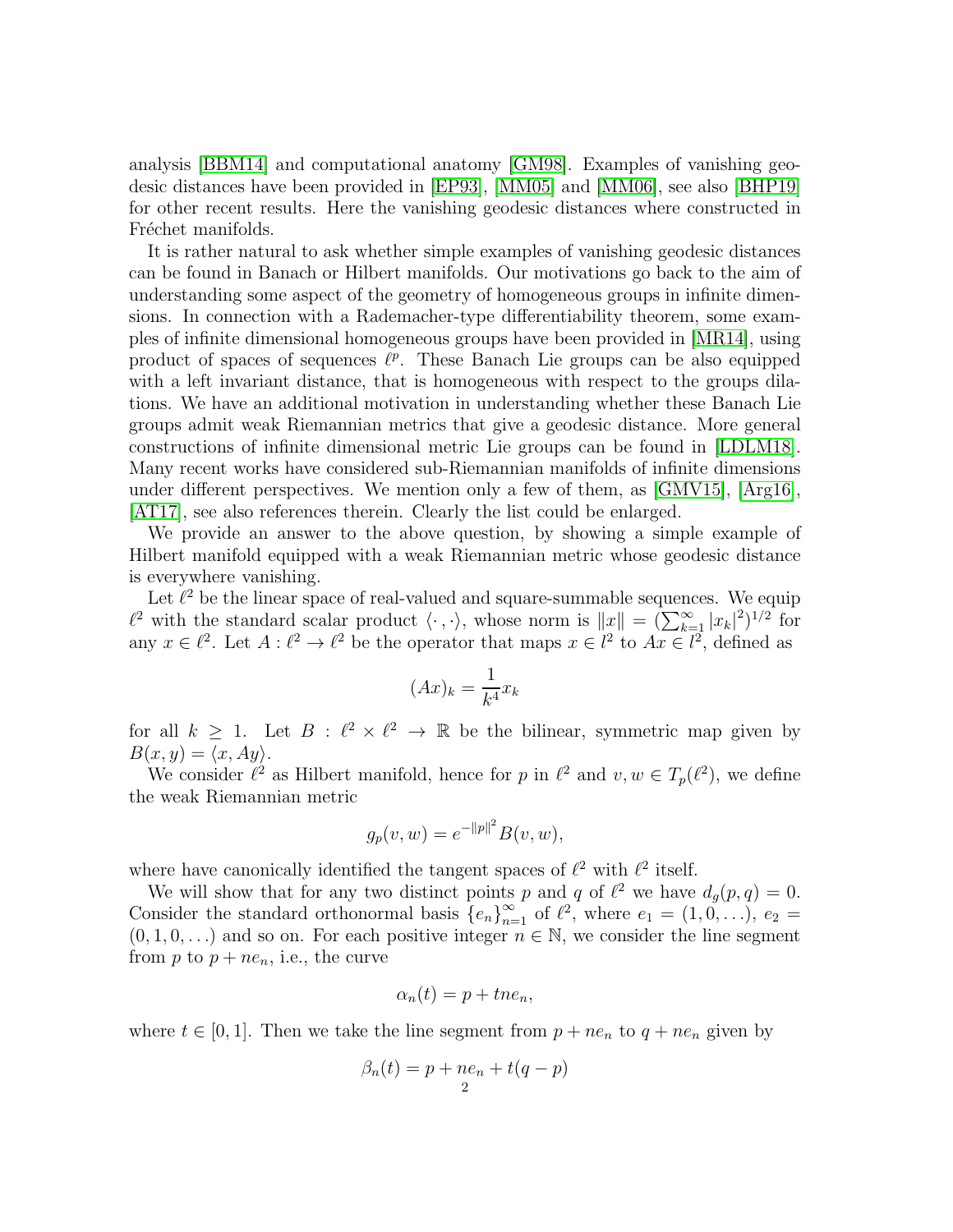and finally the line segment  $\gamma_n$  from  $q + ne_n$  to q given by

$$
\gamma_n(t) = q + (1 - t) n e_n,
$$

where t always varies in [0, 1]. We join the three curves  $\alpha_n$ ,  $\beta_n$ , and  $\gamma_n$ , then obtaining a curve  $\epsilon_n$  that connects  $p$  to  $q.$  We observe that

$$
\alpha'_n(t) = ne_n, \quad \beta'_n(t) = q - p, \quad \gamma'_n(t) = -ne_n
$$

Our claim follows if we show that  $L_g(\alpha_n)$ ,  $L_g(\beta_n)$ , and  $L_g(\gamma_n)$  converge to zero as  $n \to \infty$ . Indeed, we get

$$
L_g(\alpha_n) = \int_0^1 e^{\frac{-\|\alpha_n(t)\|^2}{2}} \sqrt{B(ne_n, ne_n)} dt
$$
  
 
$$
\leq \int_0^1 \sqrt{B(ne_n, ne_n)} dt = \sqrt{\langle ne_n, \frac{1}{n^3}e_n \rangle} = \frac{1}{n}.
$$

In the same way, we obtain

$$
L_g(\gamma_n) = \int_0^1 e^{\frac{-\|\gamma_n(t)\|^2}{2}} \sqrt{B(-ne_n, -ne_n)} dt \le \int_0^1 \sqrt{B(ne_n, ne_n)} dt = \frac{1}{n}.
$$

Another simple computation can be carried out for  $\beta_n$ . We have

$$
L_g(\beta_n) = \int_0^1 e^{\frac{-\|\beta_n(t)\|^2}{2}} \sqrt{B(q-p, q-p)} dt
$$
  
 
$$
\leq \sqrt{B(q-p, q-p)} \int_0^1 e^{-\frac{n^2}{2} + n\|p+t(q-p)\|} dt
$$
  
 
$$
\leq \sqrt{B(q-p, q-p)} e^{-\frac{n^2}{2} + n(\|p\| + \|q-p\|)}.
$$

We have shown that  $L_q(\epsilon_n)$  converges to zero therefore  $d_q(p,q) = 0$ . We have proved the following.

**Theorem.** There exists a weak Riemannian metric g on  $\ell^2$  such that  $d_g \equiv 0$ .

## Acknowledgement

The authors wish to thank Erlend Grong for suggesting additional references.

## **REFERENCES**

- <span id="page-2-0"></span>[AMR88] Ralph H. Abraham, Jerrold E. Marsden, and Tudor S. Ratiu, *Manifolds, tensor analysis,* and applications, second ed., Applied Mathematical Sciences, vol. 75, Springer-Verlag, New York, 1988.
- <span id="page-2-2"></span>[Arg16] Sylvain Arguillère, Sub-Riemannian Geometry and Geodesics in Banach Manifolds, arXiv:1601.00827 (2016), preprint.
- <span id="page-2-3"></span>[AT17] Sylvain Arguillère and Emmanuel Trélat, Sub-Riemannian structures on groups of diffeomorphisms, J. Inst. Math. Jussieu 16 (2017), no. 4, 745–785.
- <span id="page-2-1"></span>[BBM14] Martin Bauer, Martins Bruveris, and Peter W. Michor, Overview of the geometries of shape spaces and diffeomorphism groups, J. Math. Imaging Vision  $50$  (2014), no. 1-2, 60–97.